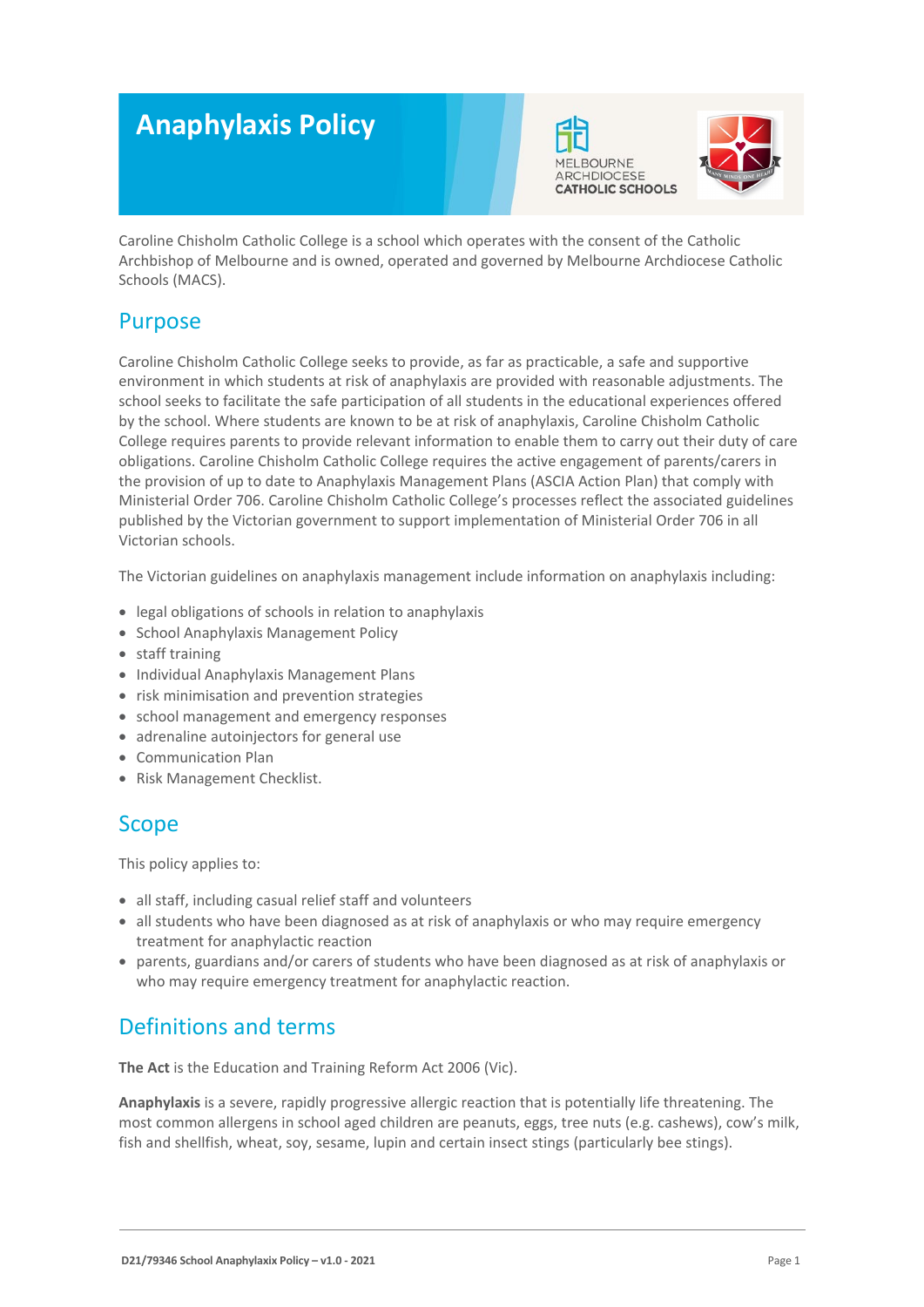**ASCIA** is an acronym, short for Australasian Society of Clinical Immunology and Allergy, the peak professional body of clinical immunology and allergy in Australia and New Zealand.

**ASCIA Action Plan** is the plan that is a nationally recognised action plan for anaphylaxis developed by ASCIA. These plans are device specific; that is, they list the student's prescribed adrenaline autoinjector (e.g. EpiPen® or EpiPen® Jr) and must be completed by the student's medical practitioner. Should a different adrenaline autoinjector become available in Australia, then a different ASCIA Action Plan specific to that device would be developed. This plan is one of the components of the student's Individual Anaphylaxis Management Plan.

**Autoinjector** is an adrenaline autoinjector device, approved for use by the Commonwealth Government Therapeutic Goods Administration, which can be used to administer a single premeasured dose of adrenaline to those experiencing a severe allergic reaction (anaphylaxis).

**The Department** is the Victorian Department of Education and Training

**The Guidelines** are the Anaphylaxis Guidelines – A resource for managing severe allergies in Victorian schools, published by the Department of Education and Training for use by all schools in Victoria and updated from time to time.

**Online training course** is the ASCIA Anaphylaxis e-training for Victorian Schools approved by the Secretary pursuant to clause 5.5.4 of Ministerial Order 706.

**Ministerial Order 706** is Ministerial Order 706 - Anaphylaxis Management in Victorian Schools which outlines legislated requirements for schools and key inclusions for their Anaphylaxis Management Policy.

# Procedures

Caroline Chisholm Catholic College will engage with the parents/carers of students at risk of anaphylaxis to develop risk minimisation strategies and management strategies. The School will also take reasonable steps to ensure each staff member has adequate knowledge about allergies, anaphylaxis and the school's expectations in responding to an anaphylactic reaction. The principal will purchase additional adrenaline autoinjectors for general use. These will be stored in the sick bay/fist aide room and/or in the school's portable first aid kit as required.

As reflected in Ministerial Order 706 and the school's enrolment agreement, parents are required to provide the school with up to date medical information to enable the school to carry out its duty of care. Parents are responsible for the provision of an updated Individual Action Plan (ASCIA Action Plan) signed by the treating medical practitioner together with a recent photo of their child and any medications and autoinjectors referenced in the plan and recommended for administration. Parents are also responsible for replacing the recommended medication and/or autoinjectors prior to their expiry date. Caroline Chisholm Catholic College will store and display completed ASCIA Action Plans to facilitate access for staff e.g. in staff working areas, sick bay and class teacher manuals. Parents must participate in an annual Program Support Group meeting to revise their child's anaphylaxis management plan and update the plan based on medical advice.

# **1. Individual Anaphylaxis Management Plans**

Caroline Chisholm Catholic College will ensure that all students who have been diagnosed by a medical practitioner as being at risk of anaphylaxis have an Individual Anaphylaxis Management Plan developed in consultation with the student's parents, guardians and/or carers. These plans will be updated:

- annually
- when the student's medical condition changes
- as soon as possible after a student has an anaphylactic reaction at school
- when a student is to participate in an off-site excursion or special event organised or attended by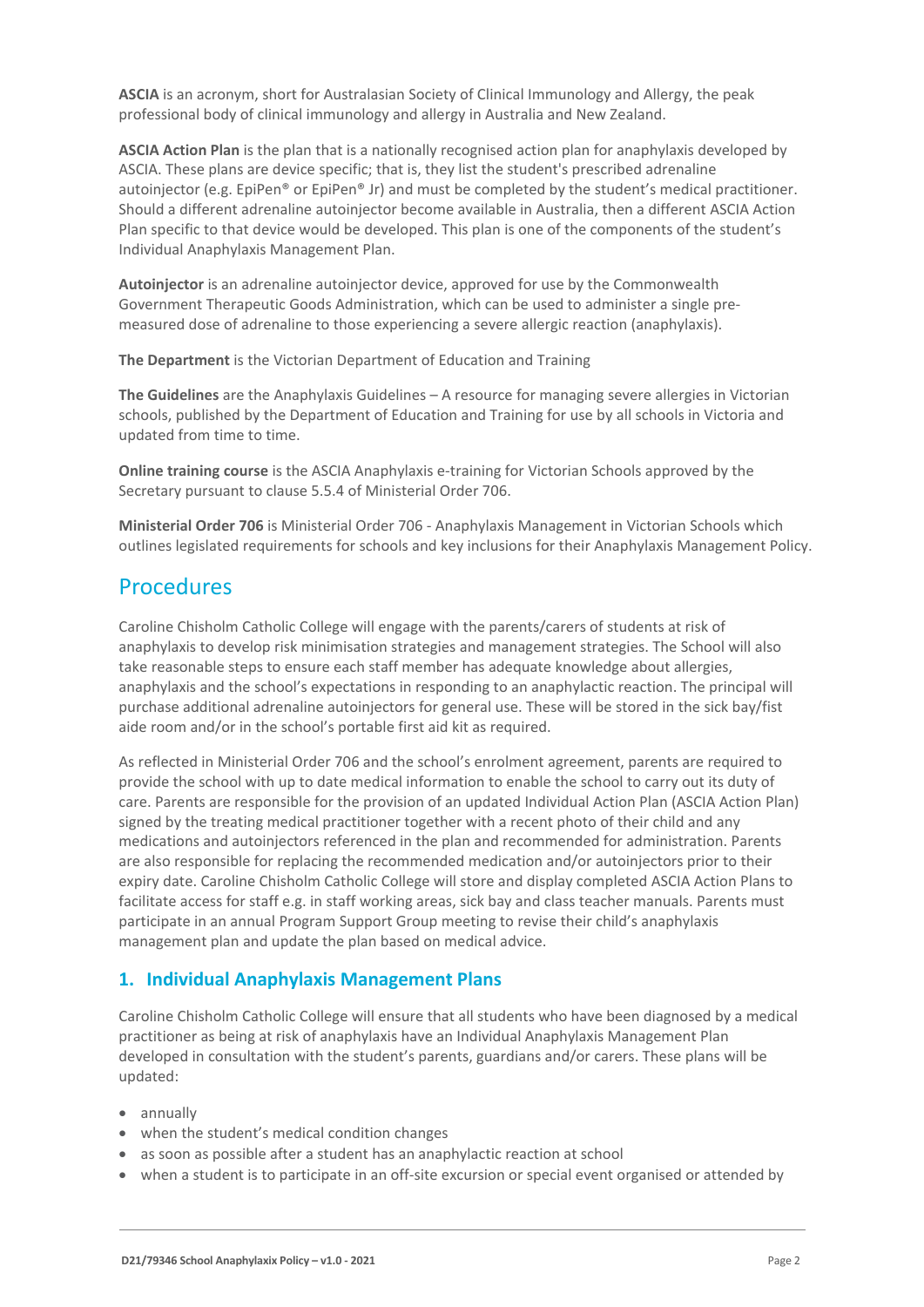the school.

Caroline Chisholm Catholic College will require the plan to be in place as soon as practicable after the student is enrolled and where possible before their first day of school. An Interim management Plan will be put into place for a student who is diagnosed with anaphylaxis after enrolment at the school until the Plan is developed. The principal or delegate will develop an interim plan in consultation with parents. Training and a briefing will occur as soon as possible after the interim plan is developed.

The Individual Anaphylaxis Management Plan will comply with Ministerial Order 706 and record:

- student allergies
- locally relevant risk minimisation and prevention strategies
- names of people responsible for implementing risk minimisation and prevention strategies
- storage of medication
- student emergency contact details
- student ASCIA Action Plans.

The student's Individual Anaphylaxis Management Plan will be reviewed, in consultation with the student's parents in all of the following circumstances:

- annually
- if the student's medical condition, insofar as it relates to allergy and the potential for anaphylactic reaction, changes
- as soon as practicable after the student has an anaphylactic reaction at School
- when the student is to participate in an off-site activity, such as camps and excursions, or at special events conducted, organised or attended by the School (e.g. class parties, elective subjects, cultural days, fetes, incursions).

### **2. Risk minimisation and prevention strategies**

Caroline Chisholm Catholic College will ensure that risk minimisation and prevention strategies are in place for all relevant in-school and out-of-school settings which include (but are not limited to) the following:

- during classroom activities (including class rotations, specialist and elective classes)
- between classes and other breaks
- in canteens
- during recess and lunchtimes
- before and after school where supervision is provided (excluding OSHC)
- special events including incursions, sports, cultural days, fetes or class parties, excursions and camps.

Caroline Chisholm Catholic College will not ban certain types of foods (e.g. nuts) as it is not practicable to do so, and is not a strategy recommended by the Department or the Royal Children's Hospital. However, the school will avoid the use of nut based products in all school activities, request that parents do not send those items to school if at all possible; that the canteen eliminate or reduce the likelihood of such allergens, and the school will reinforce the rules about not sharing and not eating foods provided from home.

Caroline Chisholm Catholic College will regularly review the risk minimisation strategies for schools in light of information provided by parents related to the risk of anaphylaxis.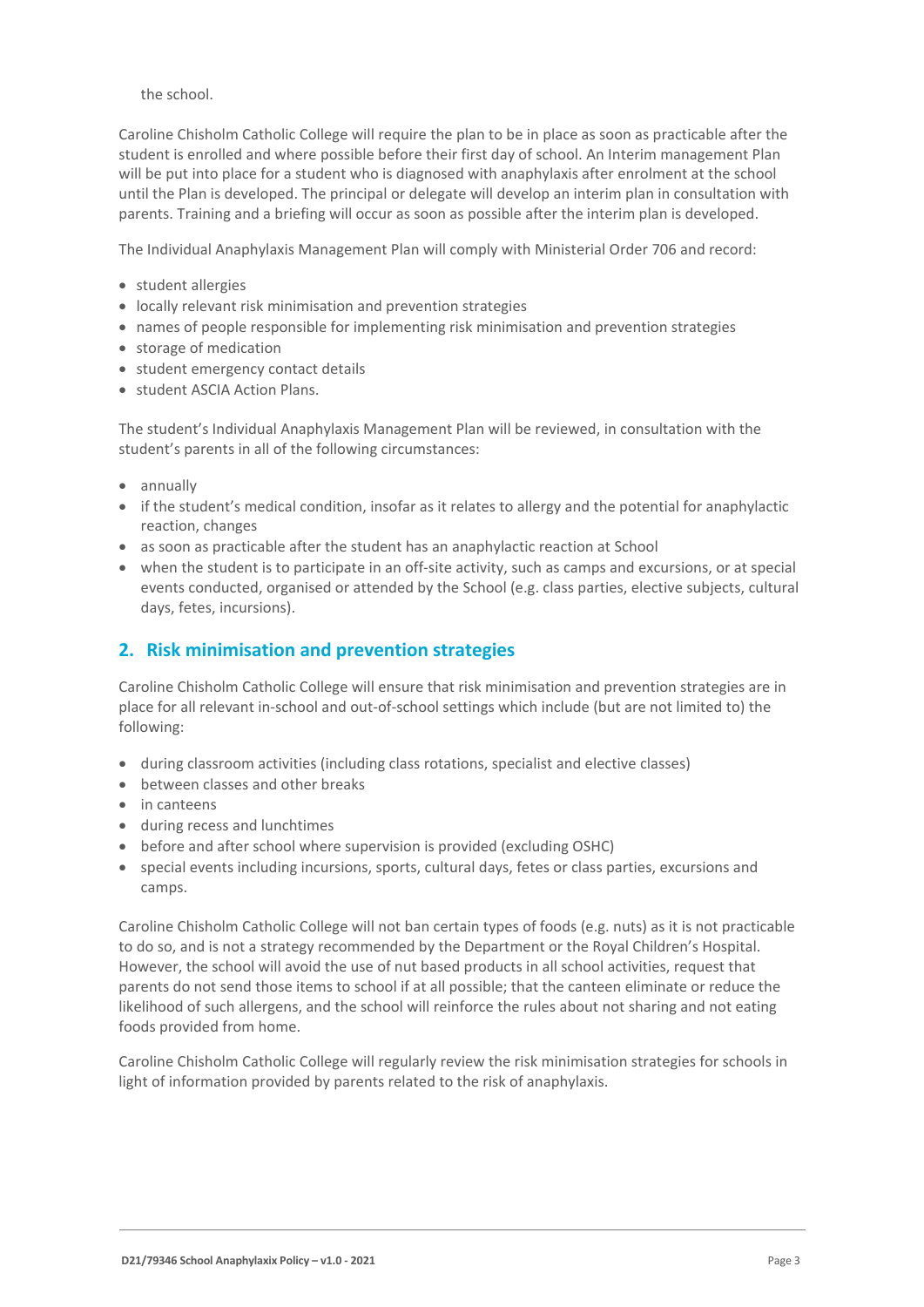# **3. Register of students at risk of anaphylactic reactions**

The principal will nominate a staff member to maintain an up-to-date register of students at risk of anaphylactic reaction. This information will be shared with all staff and accessible to all staff in an emergency.

### **4. Location of the Plans, storage and accessibility of autoinjectors (EpiPens)**

The location of individual anaphylaxis management plans and ASCIA plans during on-site normal school activities and during off-site activities will be known to staff so they are accessible in an emergency.

It is the responsibility of the principal to purchase autoinjectors for the school for general use:

• as a back-up to autoinjectors that are provided for individual students by parents, in case there is a need for an autoinjector for another patient who has not previously been diagnosed at risk of anaphylaxis.

The Principal determines the number of additional autoinjector(s) required. In doing so, the Principal should take into account the following relevant considerations:

- the number of students enrolled at the school who have been diagnosed as being at risk of anaphylaxis, including those with an ASCIA Action Plan for allergic reactions (they are potentially at risk of anaphylaxis)
- the accessibility of autoinjectors (and the type) that have been provided by parents of students who have been diagnosed as being at risk of anaphylaxis
- the availability and sufficient supply of autoinjectors for general use in specified locations at the school including in the school yard, and at excursions, camps and special events conducted, organised or attended by the school
- that autoinjectors for general use have a limited life, and will usually expire within 12–18 months, and will need to be replaced at the school's expense either at the time of use or expiry, whichever is first.

The Principal will need to determine the type of autoinjector to purchase for general use. In doing so, it is important to note the following:

- autoinjectors available in Australia are EpiPen® and EpiPen Jnr®
- autoinjectors are designed so that anyone can use them in an emergency.

#### 4.1 When to use an Autoinjector for general use

Autoinjectors for general use will be used when:

- a student's prescribed autoinjector does not work, is misplaced, out of date or has already been used
- when instructed by a medical officer after calling 000
- First time reaction to be treated with adrenaline before calling 000.

*Note: the Royal Children's Hospital help desk advise that you do not require permission or advice, this only delays the administration of adrenaline – if in doubt, give autoinjector as per ASCIA Action Plans.*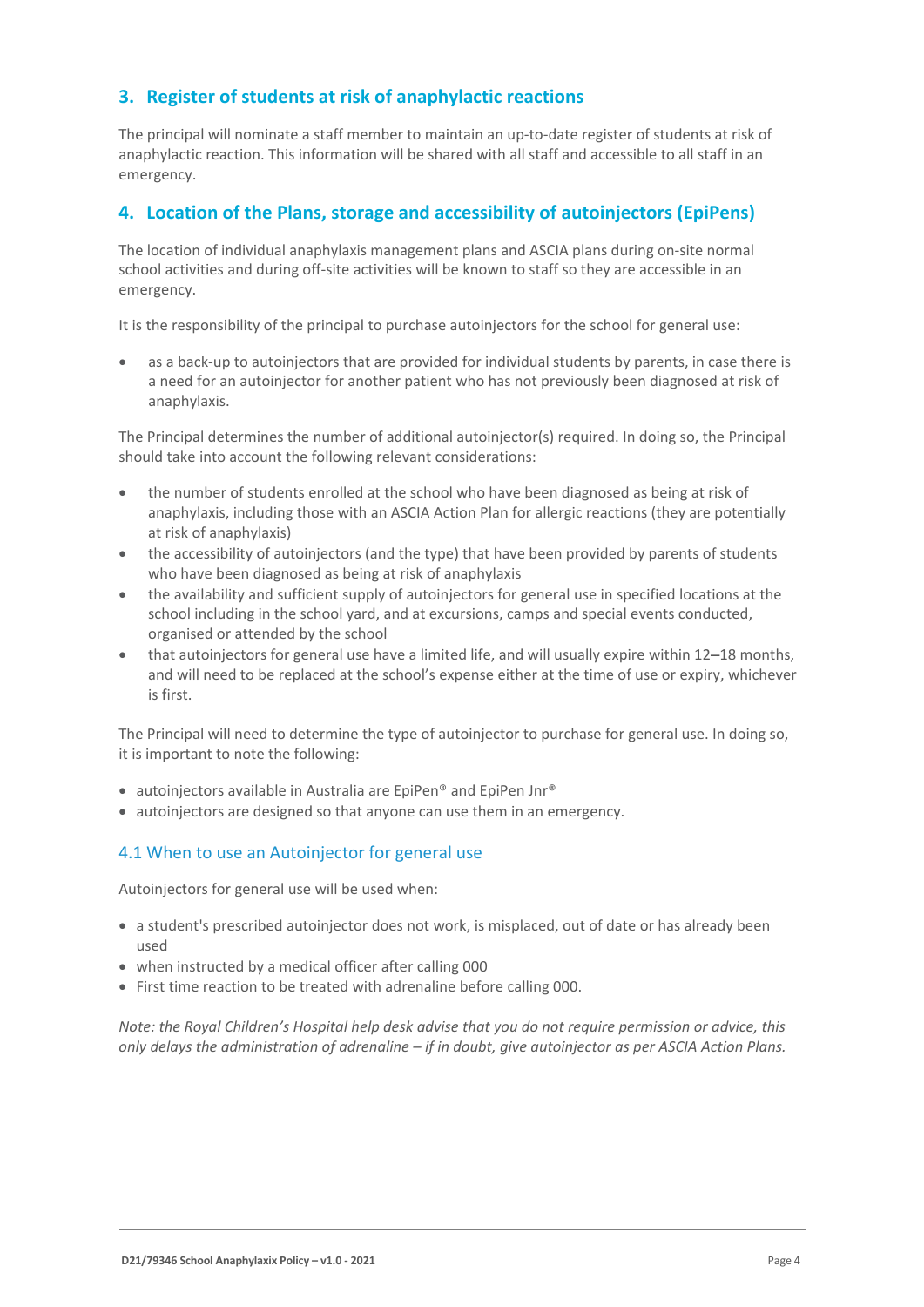# **5. Emergency response to anaphylactic reaction**

In an emergency anaphylaxis situation the student's ASCIA Action Plan, the emergency response procedures in this policy and general first aid procedures of the school must be followed.

The principal must ensure that when a student at risk of an anaphylactic reaction is under the care or supervision of the school outside normal class activities, such as in the school yard, on camps or excursions or at special events conducted, organised or attended by the school, there are sufficient staff present who have been trained in accordance with Ministerial Order 706.

Details of the location of Individual Anaphylaxis Management Plans and ASCIA Plans within the school, during excursions, camps and special events conducted, organised or attended by the school must be communicated to staff.

All staff are to be familiar with the location and storage and accessibility of autoinjectors in the school, including those for general use.

The principal must determine how appropriate communication with school staff, students and parents is to occur in event of an emergency about anaphylaxis.

Copies of the emergency procedures are prominently displayed in the relevant places in the school, for example, first aid room, classrooms and in/around other school facilities, including the canteen.

# **6. Staff training**

In compliance with Ministerial Order 706, it is recommended that all Victorian school staff undertake the online training course and have their competency in using an autoinjector tested in person within 30 days of completing the course by an Anaphylaxis Supervisor that has completed Course in Verifying the Correct Use of Adrenaline Autoinjector Devices 22303VIC. Staff are required to complete this training every two years.

School staff can also undertake face-to-face training Course in First Aid Management of Anaphylaxis 22300VIC or Course in Allergy and Anaphylaxis Awareness 10710NAT formerly 10313NAT.

Caroline Chisholm Catholic College requires all staff to participate in training to manage an anaphylaxis incident. The training should take place as soon as practicable after a student at risk of anaphylaxis enrols and, where possible, before the student's first day at school.

Staff will undertake training to manage an anaphylaxis incident if they:

- conduct classes attended by students with a medical condition related to allergy and the potential for anaphylactic reaction
- are specifically identified and requested to do so by the principal based on the principal's assessment of the risk of an anaphylactic reaction occurring while a student is under that staff member's care, authority or supervision.

Caroline Chisholm Catholic College will consider where appropriate whether casual relief teachers and volunteers should also undertake training.

Caroline Chisholm Catholic College staff will:

- successfully complete an approved anaphylaxis management training course in compliance with Ministerial Order 706
- participate in the school's twice yearly briefings conducted by the school's anaphylaxis supervisor or another person nominated by the principal, who has completed an approved anaphylaxis management training program in the past two years.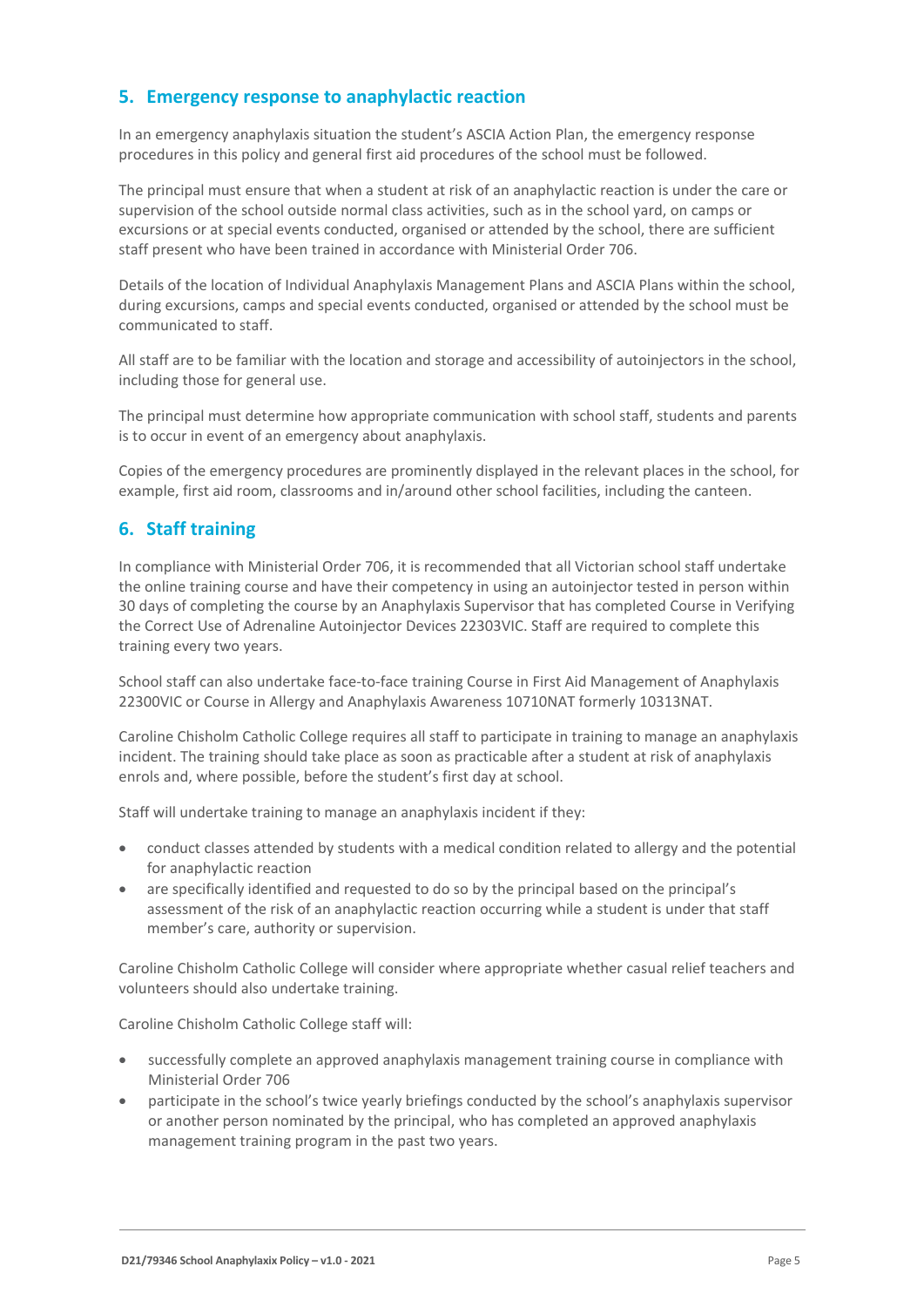A range of training programs are available and Caroline Chisholm Catholic College will determine an appropriate anaphylaxis training strategy and implement this for staff. Caroline Chisholm Catholic College will ensure that staff are adequately trained and that a sufficient number of staff are trained in the management of anaphylaxis noting that this may change from time to time dependant on the number of students with ASCIA plans.

Caroline Chisholm Catholic College will identify two staff per school or campus to become School Anaphylaxis Supervisors. A key role will be to undertake competency checks on all staff who have successfully completed the ASCIA online training course. To qualify as a School Anaphylaxis Supervisor, the nominated staff members will need to complete an accredited short course that teaches them how to conduct a competency check on those who have completed the online training course e.g. Course in Verifying the Correct Use of Adrenaline Autoinjector Devices 22303VIC. At the end of the online training course, participants who have passed the assessment module, will be issued a certificate which needs to be signed by the School Anaphylaxis Supervisor to indicate that the participant has demonstrated their competency in using an adrenaline autoinjector device.

School staff that complete the online training course will be required to repeat that training and the adrenaline autoinjector competency assessment every two years.

The Asthma Foundation has been contracted by the Catholic Education Commission of Victoria to deliver training in the Course in Verifying the Use of Adrenaline Autoinjector Devices 22303VIC. Training in this course is current for three years.

Caroline Chisholm Catholic College notes that Course in First Aid Management of Anaphylaxis 22300VIC and Course in Allergy and Anaphylaxis Awareness 10710NAT formerly 10313NAT are face-toface courses that comply with the training requirements outlined in Ministerial Order 706. School staff that have completed these courses will have met the anaphylaxis training requirements for the documented period of time.

#### 6.1 Twice Yearly Staff Briefing

Caroline Chisholm Catholic College will ensure that twice yearly anaphylaxis management briefings are conducted, with one briefing held at the start of the year. The briefing will be conducted by the Anaphylaxis Supervisor or another staff member who has completed an Anaphylaxis Management Course in the previous two years. The school will use the template presentation for the briefing provided by the Department of Education for use in Victorian schools.

The briefing will include information about the following:

- the school's legal requirements as outlined in Ministerial Order 706
- the school's anaphylaxis management policy
- causes, signs and symptoms of anaphylaxis
- pictures of students at risk of anaphylaxis, details of their year level, allergens, medical condition and risk management plans including location of their medication
- ASCIA Action Plan for Anaphylaxis and how to use an auto injector, including practising with a trainer auto injector
- the school's general first aid and emergency responses
- location of and access to auto injectors that have been provided by parents or purchased by the school for general use.

All school staff should be briefed on a regular basis about anaphylaxis and the school's anaphylaxis management policy.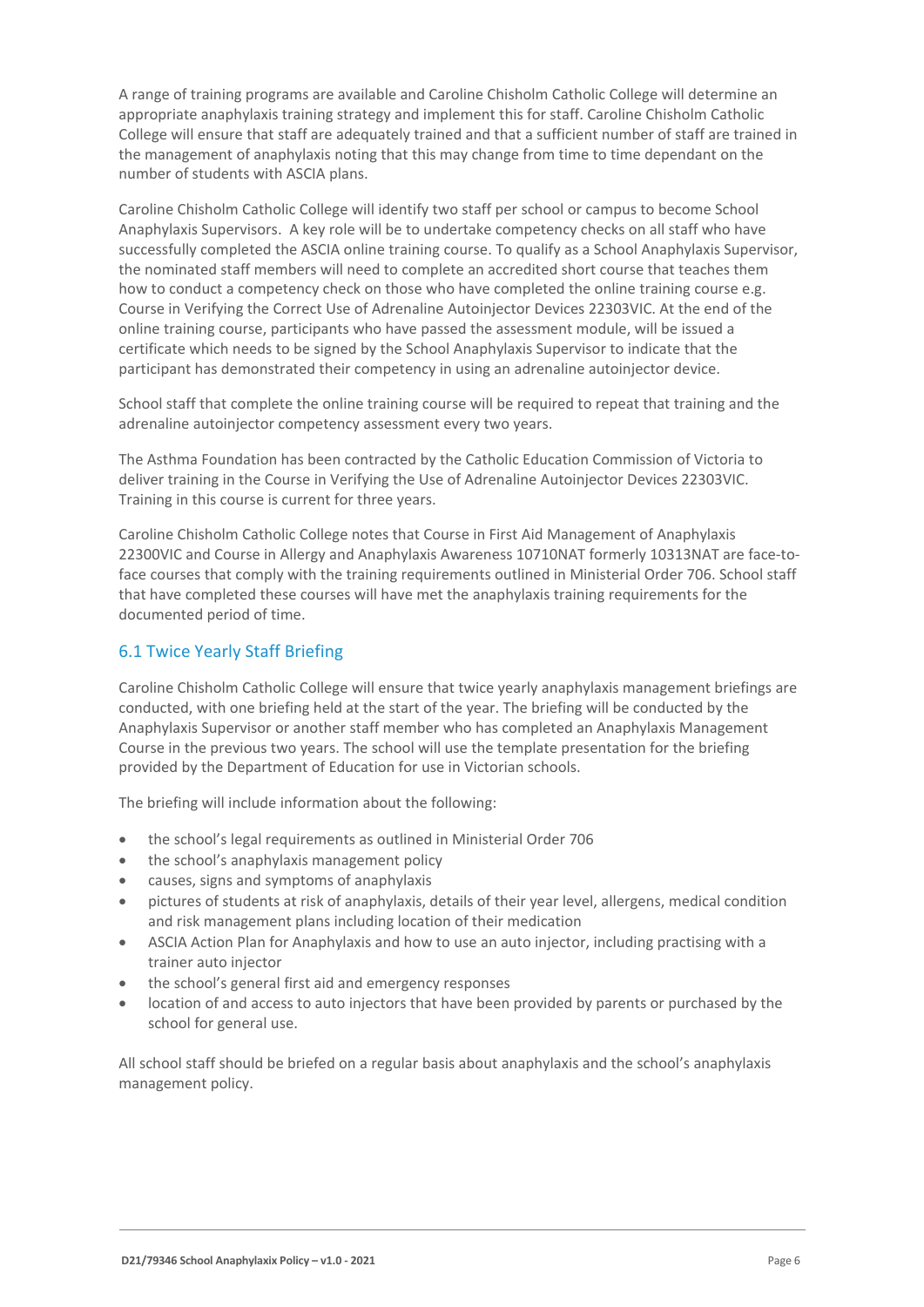# **7. Anaphylaxis communication plan**

Caroline Chisholm Catholic College will be responsible for ensuring that a communication plan is developed to provide information to all school staff, students and parents about anaphylaxis and the school's anaphylaxis management policy.

This communication plan will include strategies for advising school staff, students and parents about how to respond to an anaphylaxis reaction of a student in various environments:

- during normal school activities, including in a classroom, in the school yard, in all school buildings and sites including gymnasiums and halls
- during off-site or out of school activities, including on excursions, school camps and at special events conducted, organised or attended by the school.

The Communication Plan will include procedures to inform volunteers and casual relief staff of students who are at risk of anaphylaxis and of their role in responding to an anaphylactic reaction experienced by a student in their care. Caroline Chisholm Catholic College will ensure that the school staff are adequately trained (by completing:

- First Aid Management of Anaphylaxis 22300VIC or Course in Allergy and Anaphylaxis Awareness 10710NAT formerly 10313NAT course every 3 years, or
- ASCIA e-training every 2 years together with associated competency checks by suitably trained Anaphylaxis Supervisor that has completed Course in Verifying the Correct Use of Adrenaline Autoinjector Devices 22303VIC.

AND provision of

• an in house briefing at least twice per calendar year in accordance with Ministerial Order 706.

### **8. Procedures**

Schools must provide to staff the actions and procedures to be undertaken in the school to ensure that the requirements of the MACS policy are enacted.

#### **1. Register of students with anaphylaxis**

- The College keeps a register of students with anaphylaxis on a spreadsheet and via Compass profiles.
- Hard copies of the Management plan are stored in a folder at Student Services at both campuses in the First Aid Office.
- First Aid Officers maintain and update the register.
- The College requests update medical plans in December annually for the following College year.
- Students who do not provide the College with updated medical plans, will be asked to stay home.

#### **2. Location, storage and accessibility of autoinjectors (EpiPen)**

- The student plans and EpiPen's are located in First Aid Offices on both campuses..
- Procedures for camps, excursions and special activities.

#### **3. Emergency Response**

- Complete and up-to-date list of students identified at risk of anaphylaxis are located in the First Aid Offices.
- Details of Individual Anaphylaxis Management Plans and ASCIA action plans are located in the First Aid Offices within the school and during off site activities or special events.